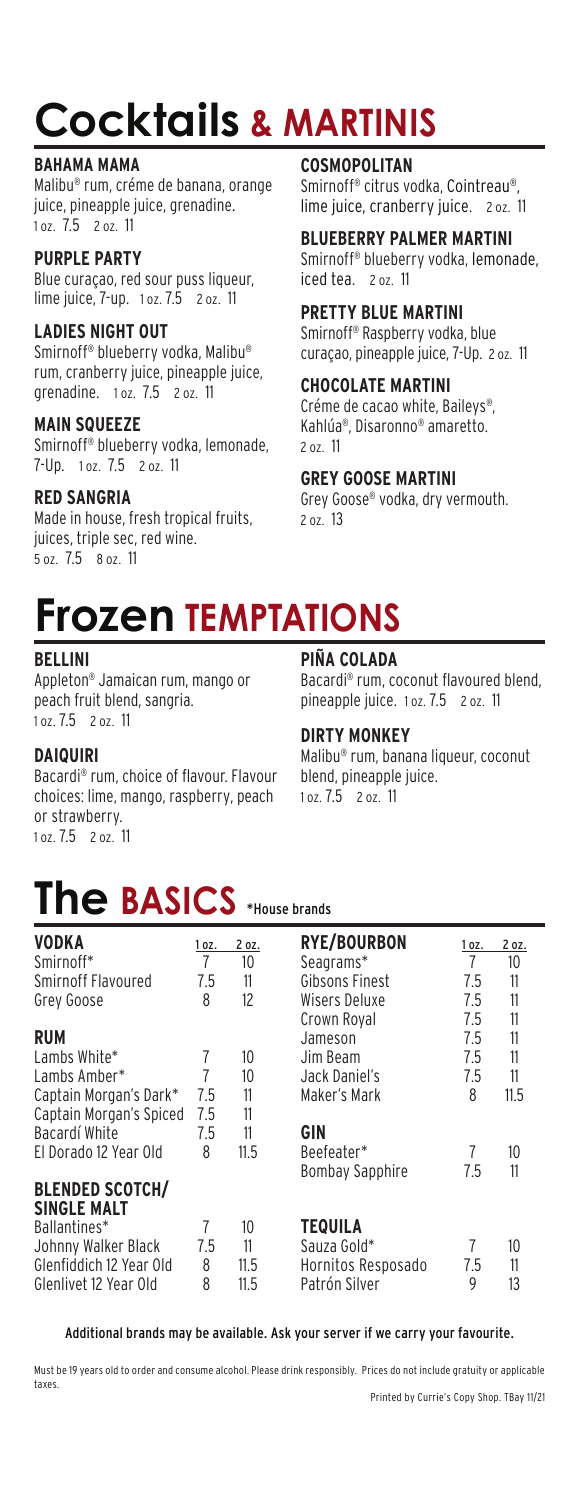# **Hand-Shaken ROMARITAS**

**CLASSIC ROMARITA®** Sauza® Gold tequila, Cointreau®. 2 oz. 11

### **CADILLAC ROMARITA®**

Hornitos® Reposado tequila, Cointreau®, Grand Marnier®, liqueur float. 2 oz. 12

## **The CLASSICS**

### **CAESAR**

Smirnoff® vodka, Mott's Clamato® juice, celery salt rim, Tabsasco®, Worcestershire. 1 oz. 7.5 2 oz. 10.5

### **LONG ISLAND ICED TEA**

Long Island mix, Pepsi® and sweet & sour mix. Served over ice. 1 oz. 7.5 2 oz. 10.5

#### **PLATINUM ROMARITA®**

Patrón® Silver tequila, Cointreau®. 2 oz. 13

### **AGAVE NECTAR ROMARITA®**

Patron® Silver tequila, Cointreau®, fresh lime juice, agave nectar. 2 oz. 13

### **SINGAPORE SLING**

Beefeater® gin, orange juice, lime juice, 7-Up, grenadine. 1 oz. 7.5 2 oz. 10.5

### **CLASSIC MANHATTAN**

Bourbon or rye, red vermouth, bitters. 2 oz. 10.5

# **Handcrafted BEER**

| <b>Domestic &amp; Imported Bottles</b> |                                                                                                            |        | Cans                                                                                                                 |               |  |
|----------------------------------------|------------------------------------------------------------------------------------------------------------|--------|----------------------------------------------------------------------------------------------------------------------|---------------|--|
| <b>BLUE</b> 6.5                        | <b>ALEXANDER KEITH'S 6.5</b><br><b>MICHELOB ULTRA 6.5</b><br><b>CORONA 7</b><br><b>HEINEKEN 7</b><br>MGD 7 |        | <b>GUINNESS 7</b><br><b>DAWSON TRAIL</b><br><b>(SELECTION) 9</b><br><b>LAKE OF THE WOODS</b><br><b>(SELECTION) 9</b> |               |  |
| <b>BUDWEISER 6.5</b>                   |                                                                                                            |        |                                                                                                                      |               |  |
| <b>BUD LIGHT 6.5</b>                   |                                                                                                            |        |                                                                                                                      |               |  |
| <b>CANADIAN 6.5</b>                    |                                                                                                            |        |                                                                                                                      |               |  |
| <b>COORS LIGHT 6.5</b>                 | <b>STELLA ARTOIS 7</b>                                                                                     |        | O'DOUL'S 4                                                                                                           |               |  |
| <b>Draft Beer</b>                      |                                                                                                            | 16 oz. | 25 oz.                                                                                                               | 60 oz.        |  |
| <b>CANADIAN</b>                        |                                                                                                            | 7      | 9                                                                                                                    | 20            |  |
| AAARA LIAUT                            |                                                                                                            |        |                                                                                                                      | $\sim$ $\sim$ |  |

| COORS LIGHT                          |    |    | 20 |
|--------------------------------------|----|----|----|
| <b>RICKARD'S RED</b>                 | 75 | 95 | 21 |
| <b>COORS ORIGINAL</b>                | 75 | 95 | 21 |
| LAKE OF THE WOODS (SULTANA GOLD) 7.5 |    | 95 | 21 |
| <b>DAWSON TRAIL (BORDER RUN)</b>     | 75 | 95 | 21 |

Additional seasonal brands may be available but based on limited time availability.

# **Ciders & COOLERS**

**STRONGBOW APPLE CIDER** 7 **SOMERSBY CIDER** 7

**SMIRNOFF ICE COOLER** 6.5

### Ask your server for any seasonal flavours that may be available

Must be 19 years old to order and consume alcohol. Please drink responsibly. Prices do not include gratuity or applicable taxes.